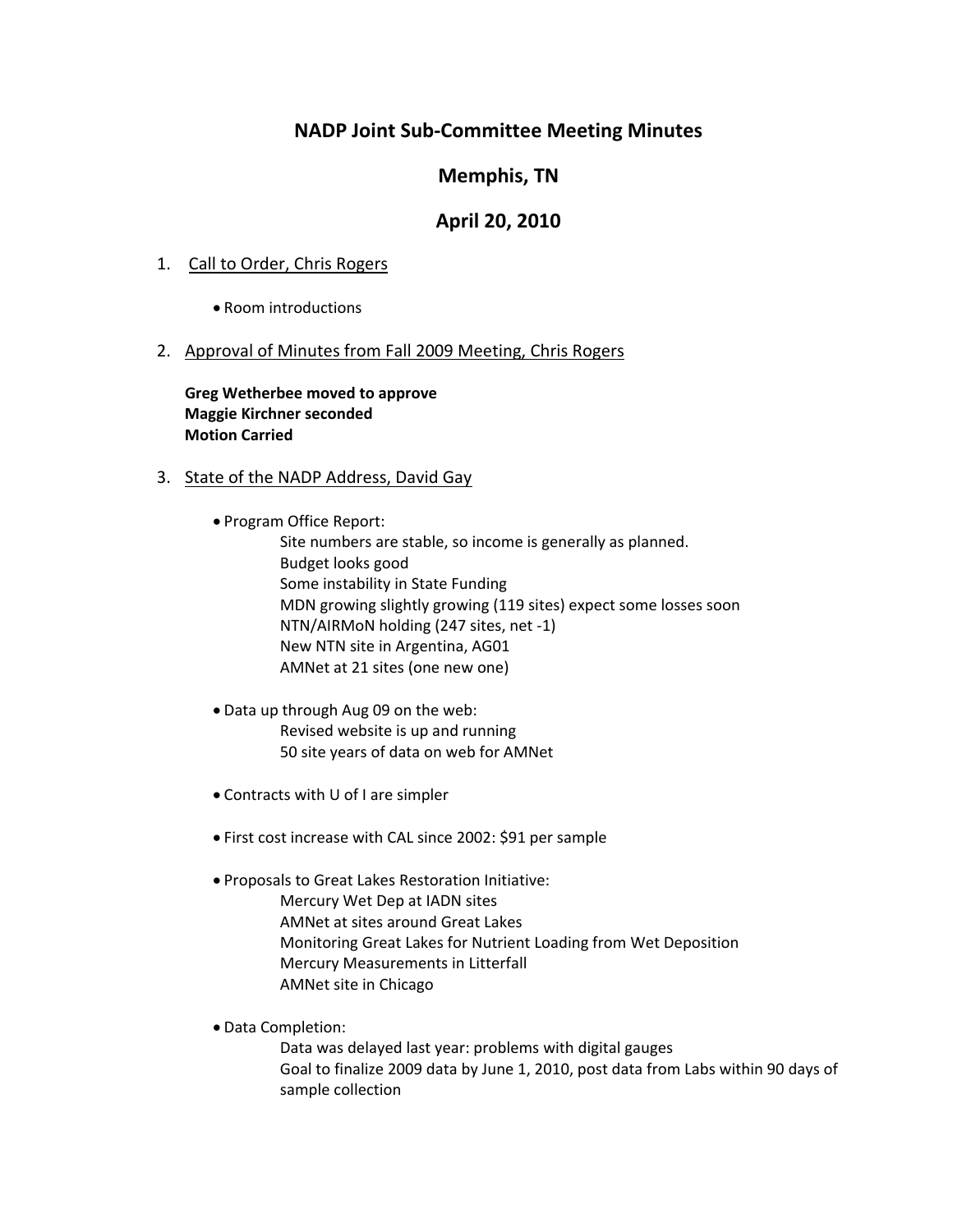- NED has spare parts for ETI and NCON
- Made a base for OTT2 for installation
- All sites must have digital gauge by January 1, 2012: 140 sites with e‐gauges Ott Pluvio 2 costs \$8100
- 147 journal articles used NADP data in 2009
- Training session in flux, may try a new regional training
- QA Reviews: Next one is for PO
- Ammonia Monitoring: 19 sites, 2 new
- Travel: 2009 Hg Science and Policy Conference, EPA Briefing
- New Goals: Data to Web faster, continue to work on Website

#### 4. CAL Report, Chris Lehmann

- Jane Rothert is retiring on April 30, 2009. Tracy Dombek is Jane's replacement as QA Chemist and AIRMoN site liaison
- Analytical Operations: CAL Detection Limit Study was distributed (trend in pH is suggesting data is slightly more variable)
- 5178 Archived samples were sent out to 9 research groups
- CAL Document Server site was shown
- Total Nitrogen measurements: EPA funded study for CY 2009 54 sites, 6 sites filtered vs. unfiltered NTN vs. AIRMoN vs. refrigerated collector Two publications in the works As ambient temperature decreased, numbers got closer
- New NTN/AIRMoN analytes to be evaluated: Bromide measured by IC Total phosphorous by lachat method (begin measurements this summer)
- Site supplies:

All but 10 sites are 6‐packs CAL provides 10 sets of supplies to sites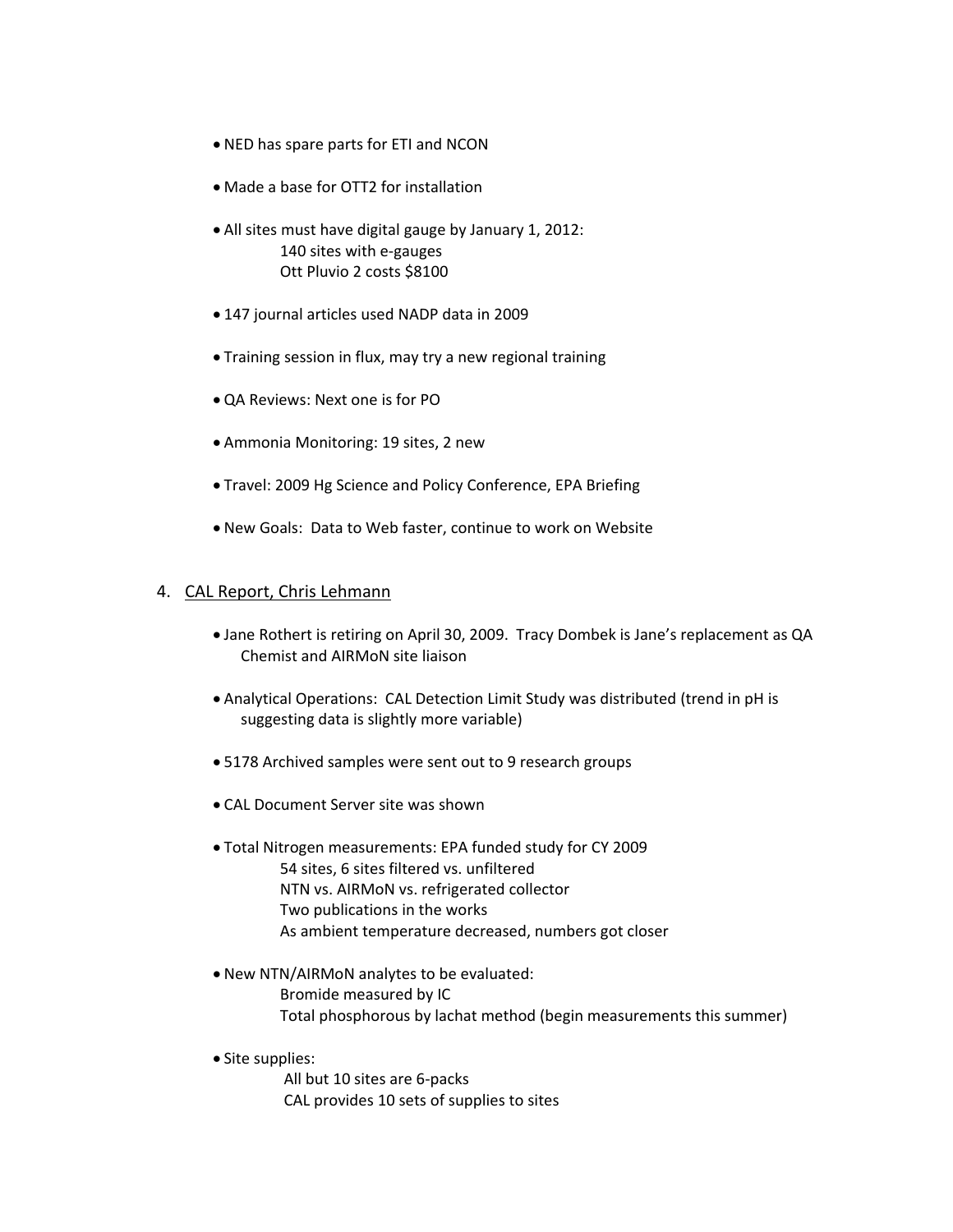#### Pink inventory tag is being added

Dry Sample Return Envelope:

Don't ship bottle, just field form 600 sets sent back Bucket supply getting low Sites discarding low volume samples is a problem

Supplies Tracking:

 Bottles are bar‐coded for identification and chain of custody Tamper proof bags are available

Future of NADP Calendar:

Last produced for 2009 Future is unknown Online version is available in the interim

#### Naturally Illinois Expo:

Outreach by CAL and PO did showcase exhibit Set up mock NADP site Put together a field book for the expo

#### Wind Turbine installed at IL11:

Installed by Matt, Jeff, Chris 6 golf cart batteries provide 400 amp hours, powering MDN, AIRMoN, and NTN. Possible solar panel to be installed this summer

 Removal of Carbonaceous Aerosols by Wet Deposition: Piggy back on total nitrogen TOC analysis on filtered rain samples

## 5. HAL Report, Bob Brunette

New sites added almost equals closures:

HAL PO meeting addressed finding new outreach methods to add more sites (possible industry backing) 2 bills (one house, one senate) could possibly replace Clean Air Hg Rule

Equipment updates:

94 ACMs, 21 NCONs, 58 Belforts, 57 e‐gauges

- Co‐located site at WA18: Dual chimney collector was tested from Aug 09 to Feb 10
- HAL Lab Review:

9/15 – 17 of 2009, November 2010 Official Report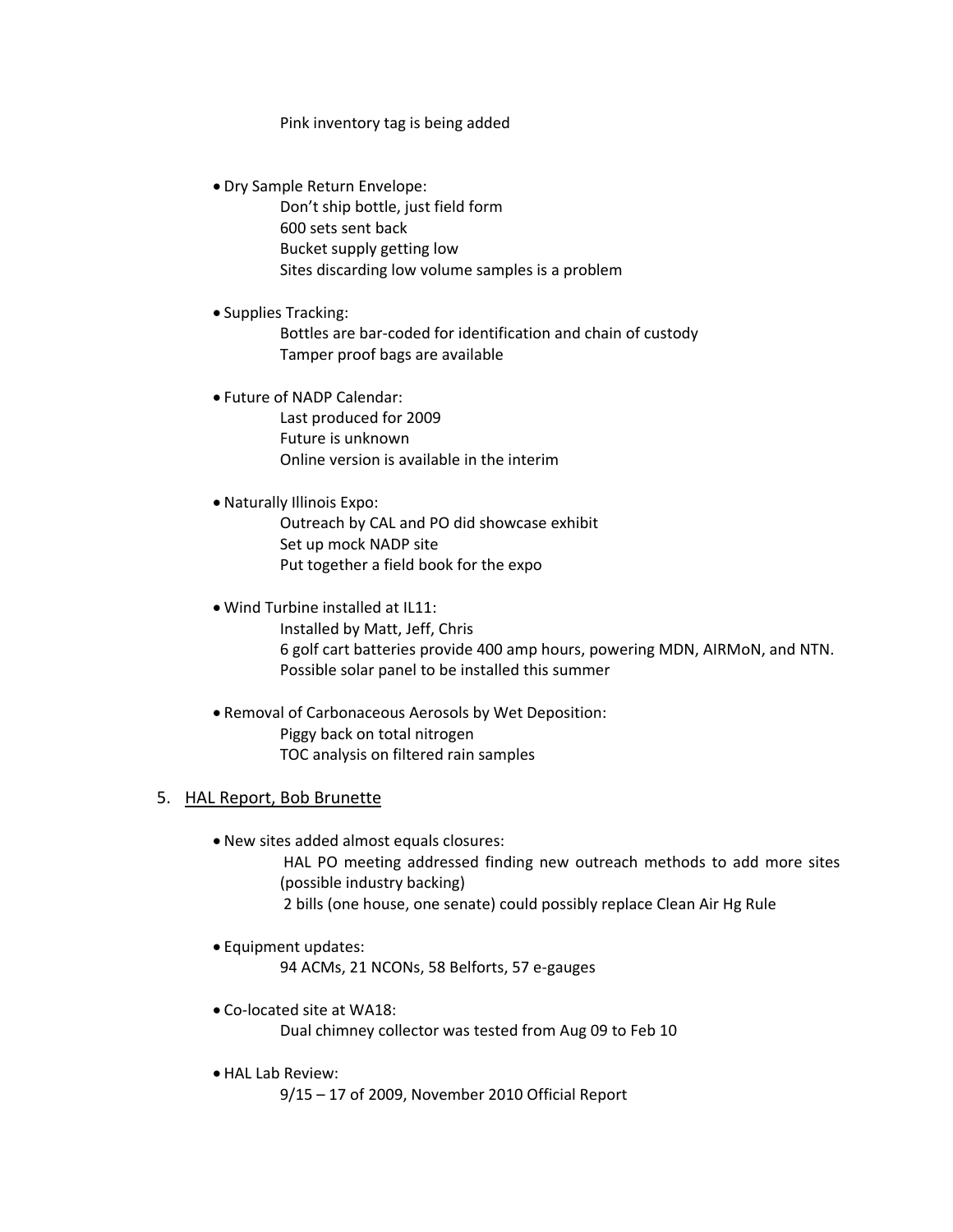HAL response on 4/19/09 8 Findings in Data Management 2 findings in Site Liaison/Field Support

- No changes in staffing since 2006
- Number of samples through lab are increasing
- Percentage of C coded samples increased from 2007 to 2008
- MDN Data deliverables are on time
- MDN Trace Metals Analysis validation completed July 2008: Submission of 12 step process at Fall 2010 Meeting
- Throughfall samples are still being performed in PR. Publication pending June 2010
- EPA Region 6 Passive Hg Monitoring for 2 years
- HAL is NELAP and ISO/IEC 17025 Accredited.
- Frontier was awarded 2009 Small Business of the Year by Oakridge National Laboratory
- Name change to Frontier Global Sciences

### 6. QA Status Report, Mark Rhodes

- 2008 QA reports for both HAL and CAL are posted, 2009 pending, 2010 QAP for CAL in progress, PO review in 2010
- Site Systems and Performance Surveys: 2 AIRMON 20 MDN 45 NTN 9 collocated sites (since 06/09)
- Documents for Review available on web:

Web site is http://nadp.isws.illinois.edu/dl/QAAG/For\_Review Guidelines for Evaluation and Approval of Equipment for the NADP Wet Deposition Networks Guidelines for Processing Precipitation Data for the NADP Wet Deposition Networks

Pending Documents:

NTN, MDN, AirMON Operations Manuals Training videos Program Office SOPS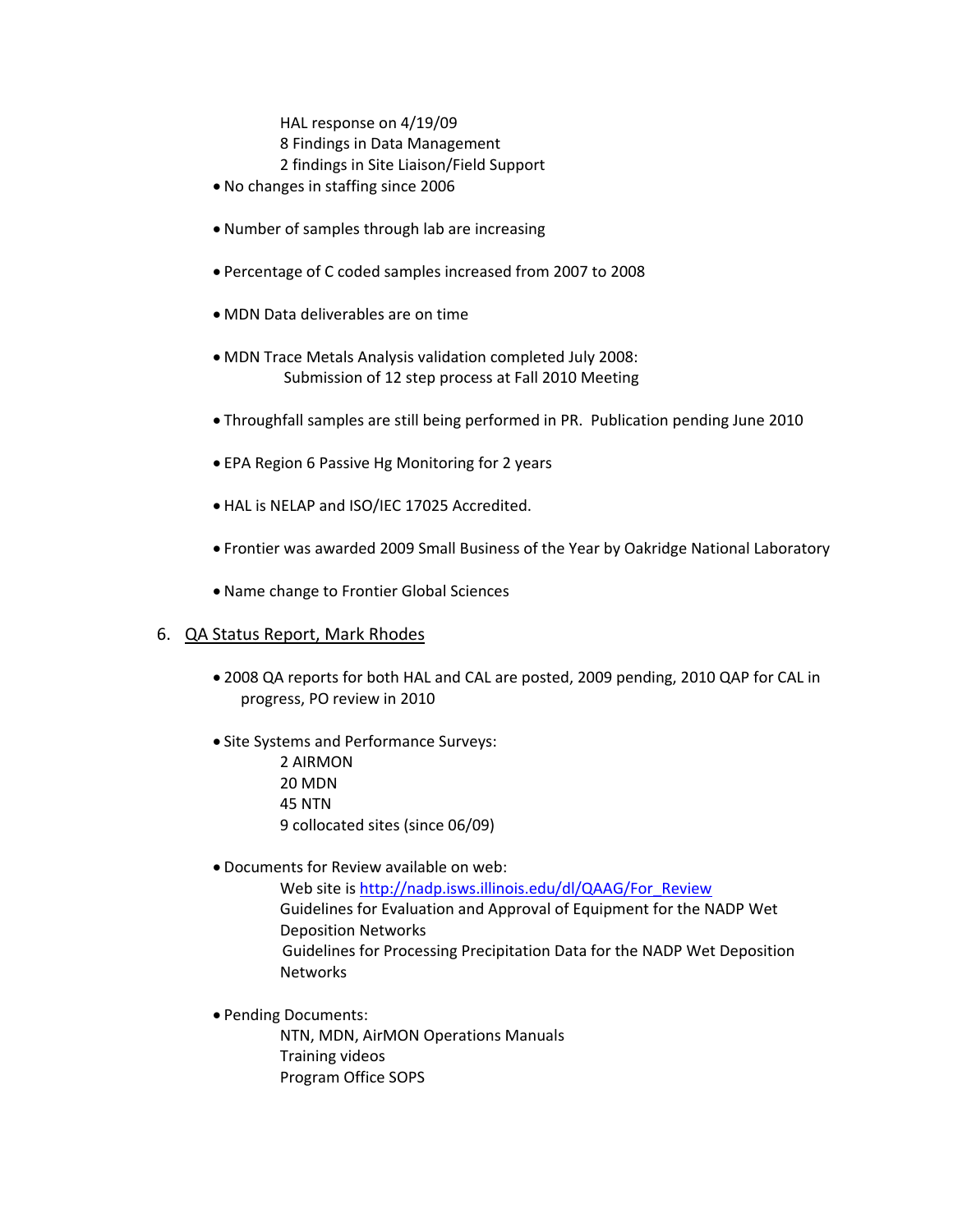Other Documents:

Passive ammonia SOPs are well documented Siting criteria and site installation for passive ammonia and AMNet are pending, AMNet QA documents are pending, SOPs not available online

Record Archives:

Field Forms and rain gauge charts have started to be scanned by students

Data quality objective/Data Quality Indices:

Group formed (Andy Johnson, Mark Rhodes, Marcus Stewart, Greg Wetherbee) Focusing on Field, lab, overall system, data products

NTN Site Operator questionnaire:

Asking site operators what areas they need help with.

Top ten responses showed that troubleshooting equipment was most needed Other items included equipment maintenance, what happens to sample, history of NADP

Suggestions: educational outreach materials, poster story of each site, iphone app for e‐gauges

Special studies:

Bottle leaks MDN sample loss Belfort/e‐gage Dual chimney MDN NCON bucket collector **Bushings** 

#### 7. Ammonia Monitoring Network, Melissa Rury

- Need Ammonia Monitoring in US because: NTN data showing increase over the past 15 years No baseline Emissions expected to increase Modelers need the data
- About 20 sites, two new coming soon
- 16 sites have 2 years of data
- SOPs available on CAL website
- Database is updated regularly
- Blue Bodies (Radiello) have been ordered and deployed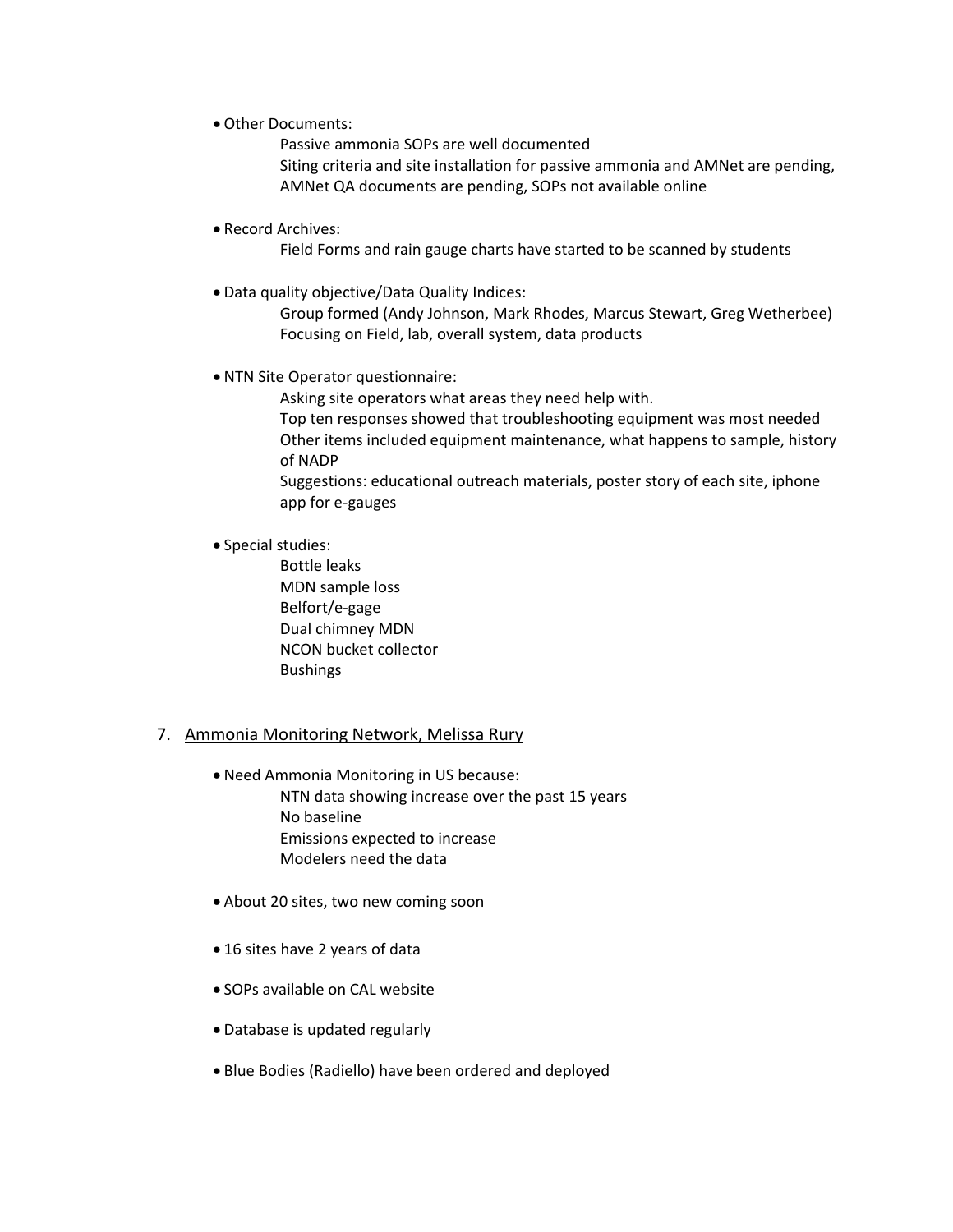- Several researchers have requested data
- Field Operations: Site installation kit is available
- Laboratory Operations: CAL ships, preps, and analyzes samples
- Data Management: Data is updated monthly Data is password protected
- Goals: Outreach (expand network, create website)
- AMoN Budget: Cost goes down in second year, and with more sites in network
- 12 point plan is ready: QAP is pending Audit survey checklist for site operators pending
- Recommendations for NADP: Deploy single radiello (not triplicate) Triplicate at 5% of sites 1 travel blank every 4 sample periods Using recommendations saves \$2000 per sites per year

#### 8. AMNet Action Items Update, Eric Prestbo

- New site in CA
- 50 Site years of data on web:

Web access is password protected Nearly ready to go public New data sharing agreement is drafted Data management SOP is being revised Data is available in tabular and graphical form 2 hour GEM, GOM, and PBM, 1 hour GEM Data page would allow you to pick time range

QA Documents:

Data management SOP pending Field Observer Form is completed Siting criteria is under review Field SOP v3 is nearly complete

AMNet Site Liaison: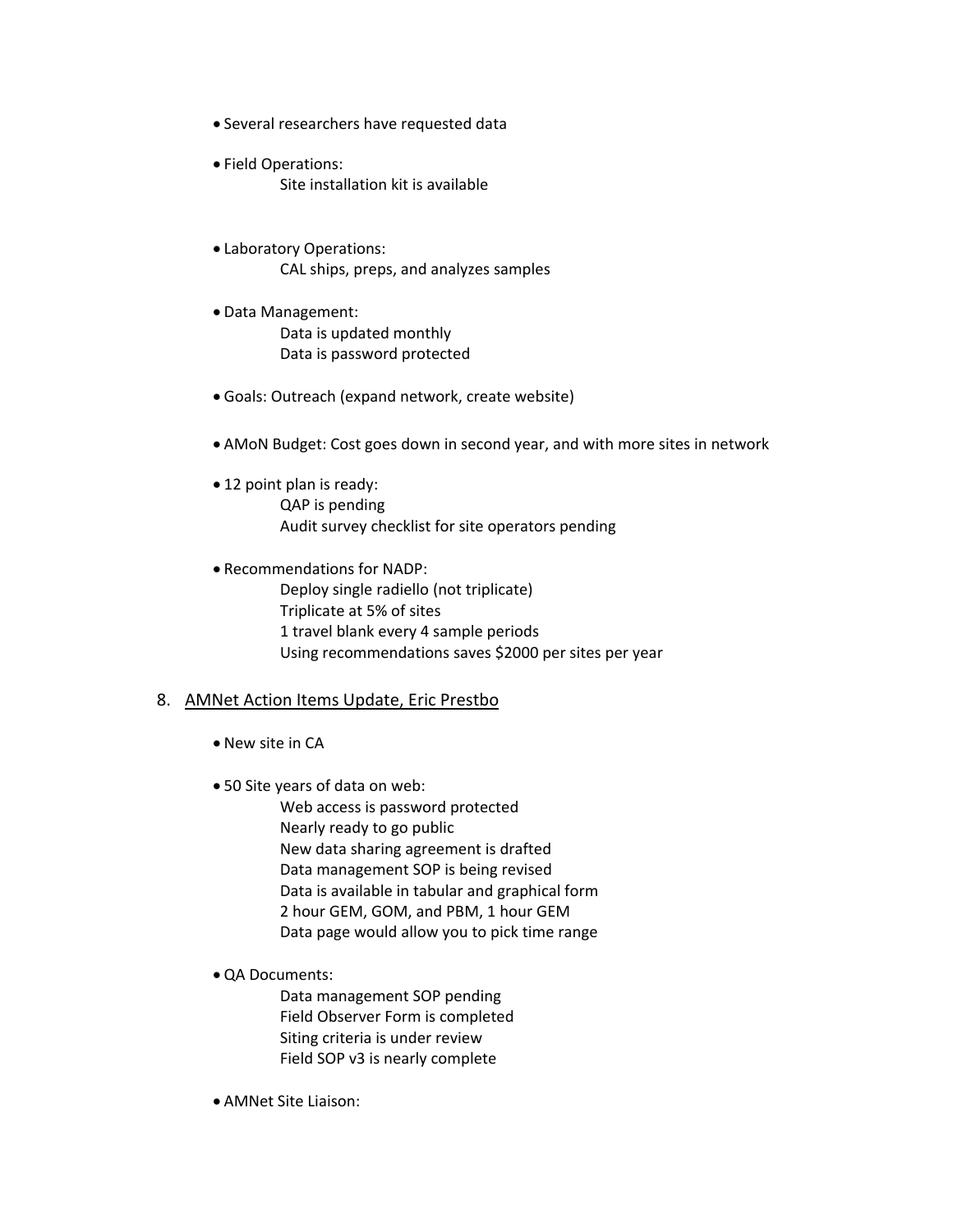Currently Mark Olson All activities are being documented Liaison works with operators, developer, and AMNet advocates. Back‐up is Tim Sharac (EPA‐CAMD Technical expertise is maintained by those who participate in AMNet.

 AMNet Measurement Precision and Accuracy Plan: Site liaison audit of internal calibration source and flow Co‐located measurement data and report at fall meeting AMNet vs. RMDQ (CA data management program) comparison

## 9. CALendar Survey Results, Pam Padgette

- Survey to site operators about calendar change (wall calendar to logbook style): Was it useful? Additional comments?
- Results: 189 responses (110 yes, 69 no, 10 yes but I can live without)
- Some comments from the responses:

Calendar useful because it fit in an air quality lab Weekly reminders were helpful Makes operators feel like they are in a community Some found the booklet version helpful for field notes It's nice to show off that they are a NADP site

- EROS will take up findings at this meeting, and debate the value vs. the cost,
- General consensus was that they preferred the wall calendar
- It was noted that a lot of operators requested the CALendar on field forms
- It was noted that only an electronic calendar was produced for 2010.
- The IMPROVE calendar was noted to be a great calendar.
- It was noted that some people don't have good internet access and couldn't access the electronic calendar.

### 10. Co-located Sampler Programs Results, Mark Rhodes & Greg Wetherbee

- Aerochem Ice problem for NTN collectors:
	- Pivot points freeze for lid arms
		- Tested 6 fabrics for coverings, several were potential sources for contamination Then tested new bushing materials, with and without grease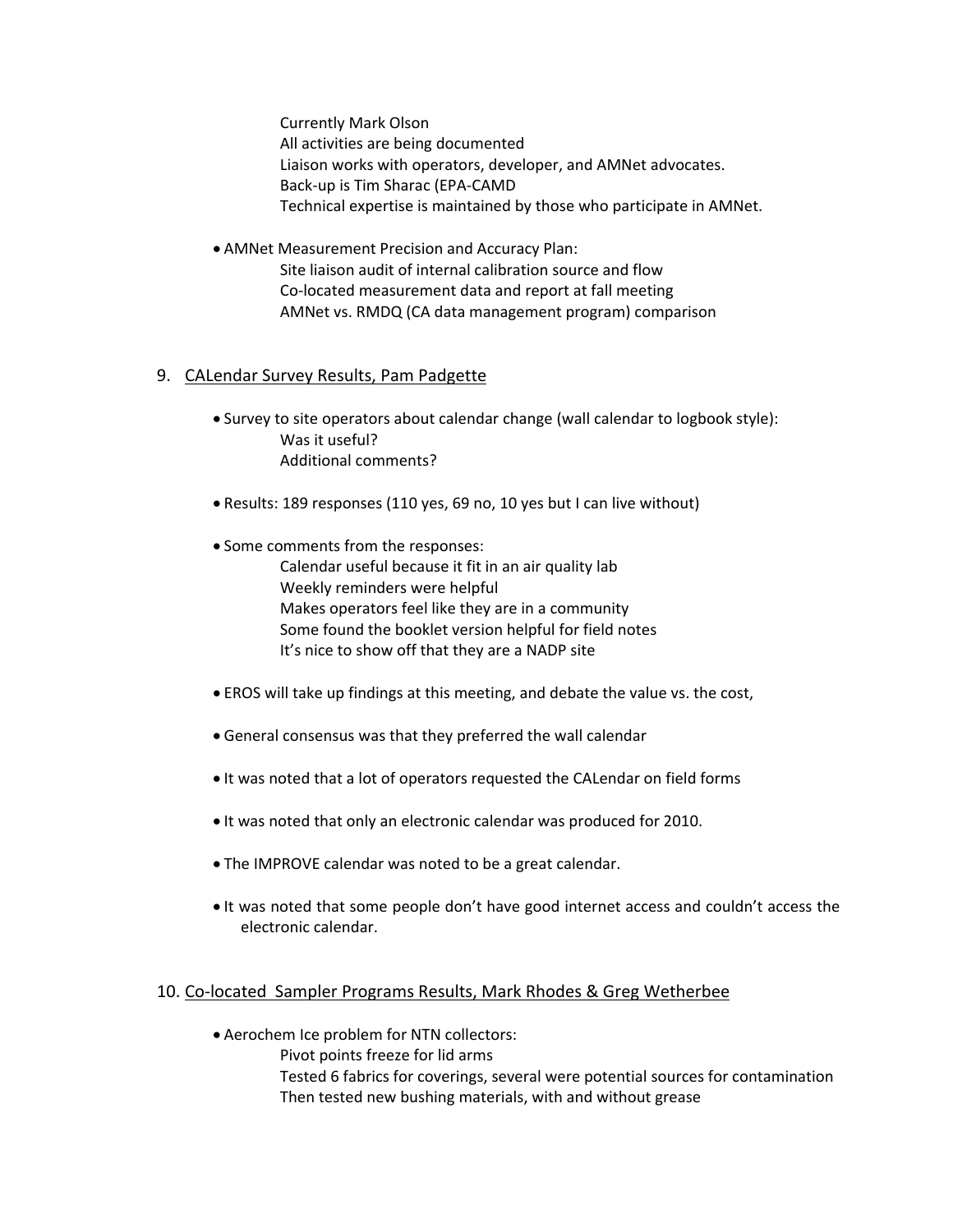Sent off 25 packets to sites for field testing

Most were not installed until after winter (11 have been installed as of 4/15/09) Results will be available spring 2011

## Dual chimney collector:

Collocated at WA18 where it can be compared to 3 ACM collectors Equipment modifications were given to NCON systems (similar to the single chimney)

Snow roof was made to prevent bounce from collector lid into bottle.

Chemistry compared well with each of the 3 ACMs.

Dual chimney testing met the majority of the items in the draft new equipment document.

Testing was done without the snow roof.

More testing and statistical analysis was requested comparing the single chimney NCON vs. the dual‐chimney NCON.

David Gay proposed to have the state of PA buy the dual‐chimney and perform the testing.

It was determined that the issue should be taken up in NOS.

## NCON Bucket Collector:

Tested at collocated sites VT99 (as 99VT) and IL11 (as 96IL)

Problem at VT99 was that ACM collector was down

IL11 had a more complete record

Site operator at VT99 loves collector

NCON collects a little more volume, likely sensor related

NCON concentrations were typically higher for each analyte

NCON showed to be less sensitive to precipitation intensity

NCON showed to have higher concentrations during the winter months

NCON showed to have higher concentrations when precipitation volume was lower

NCON collector showed significant more cycles, wet exposure, and dry exposure during water year 09

• Precipitation gauges:

Collocated OTTs were deployed at IN26.

Data tracked pretty well between the two gages

VT99/99VT had collocated NOAH IVs

Median difference was better than seen with Belforts

Rain gauge data was discussed.

It was shown that the NOAH IV cumulatively adds up precip records of less than 0.01"

## 11. Previews of the subcommittee agendas were presented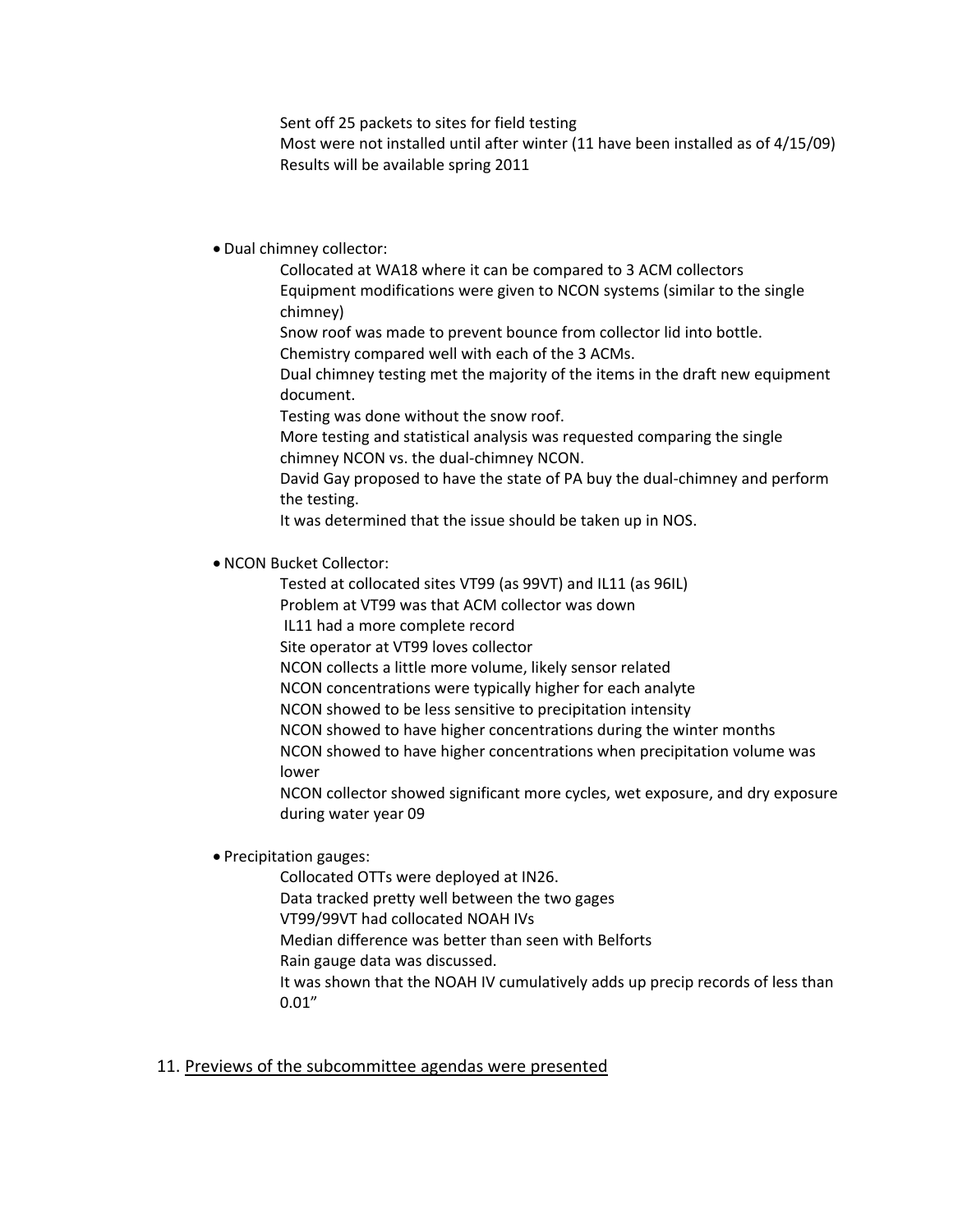# **NADP Joint Sub‐Committee Meeting Minutes**

# **Memphis, TN**

# **April 21, 2010**

# 12. Reports for the DMAS, EROS, NOS, and CLAD sub-committees were presented.

## 13. CLAD – EROS Mapping Project, Suzanne Fisher, Mark Rhodes, and Greg Wetherbee

- Starting with 2009 annual report, CLAD/EROS would like to see new maps that, for Nitrogen and Sulfur map products, include the lower bins to improve resolution at the lower end.
- Current maps show large areas of undifferentiated concentrations.
- Graphical display and colors used are being discussed, in an effort to make it easier on the eye.
- Also, CLAD/EROS would like to see an N+S map to be created.
- A discussion to switch to the PRISM model was tabled until the fall meeting.
- It was questioned whether having resolution at the low end resulted in a practical use for anyone.
- A response noted that resolution at the low end would be valuable tool for those monitoring N deposition.
- It was noted that uncertainty was compounded from both analytical uncertainty and interpolation uncertainty, and that it could be misleading to move to more resolution.
- It was noted that further discussion will take place in the Executive Committee Meeting.

### 14. HAL/US EPA Region 6 ‐ Passive Hg Dry Deposition Program, Bob Brunette

- Concept: Estimate Hg Dry Deposition at a low cost per site
- Supplement Existing AMNet Network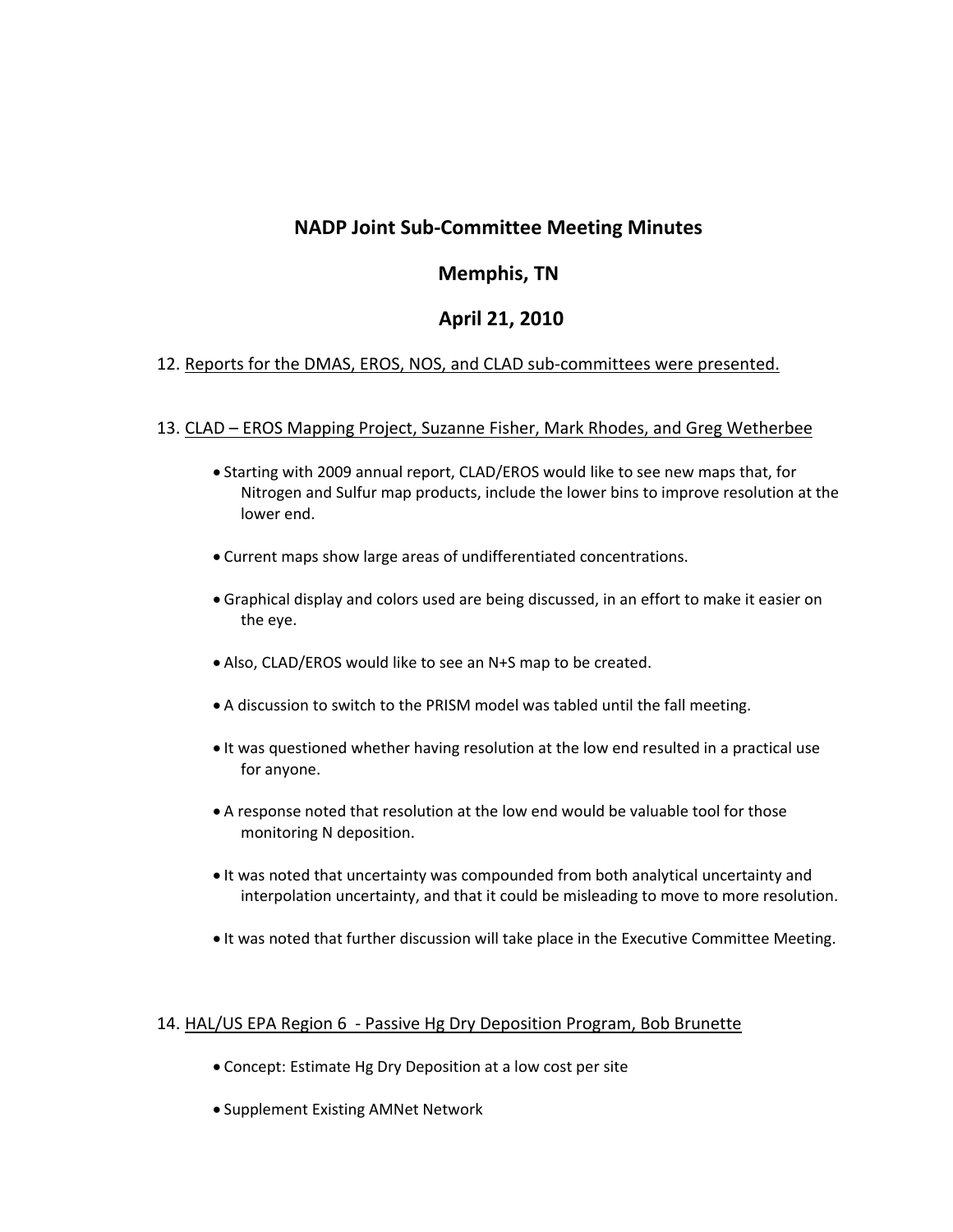- Uses a specialized membrane that captures RGM (GOM)only
- Field and Lab SOPs have been created.
- 2 week sampling period
- Similar to a previous study performed with University of Alberta
- Current study is in EPA region 6 (four corners region): Collocated with MDN sites One with a Tekran.
- Field Duplicates and blanks ‐ 2 times per month
- Quality Assurance Project Plan is already in place.
- Method Detection Limit study is coming soon.
- Results are showing that dry deposition is significant portion of total deposition of many of the samples.
- It was noted that the estimates from this project could be high due to the complicated nature of dry deposition, and possible contamination from particulate Hg.
- It was noted that a better designation that this is an estimation of ambient concentration.

### 15. CASTNET Workshop Report, Gary Lear

Purpose of workshop:

Review the state of CASTNET monitoring and how to improve it Attempt to eliminate limitations of methods

- CASTNET is the only network assessing trends in dry deposition.
- Current Method: Use a filter pack to capture gaseous components
- Recommendations:

Adopt a tiered approach to monitoring (most sites follow current protocols, a few sites with enhanced measurements)

Improve measurements of N species to better address the atmospheric N budget.

Develop multi‐pollutant instruments that measure gases and aerosols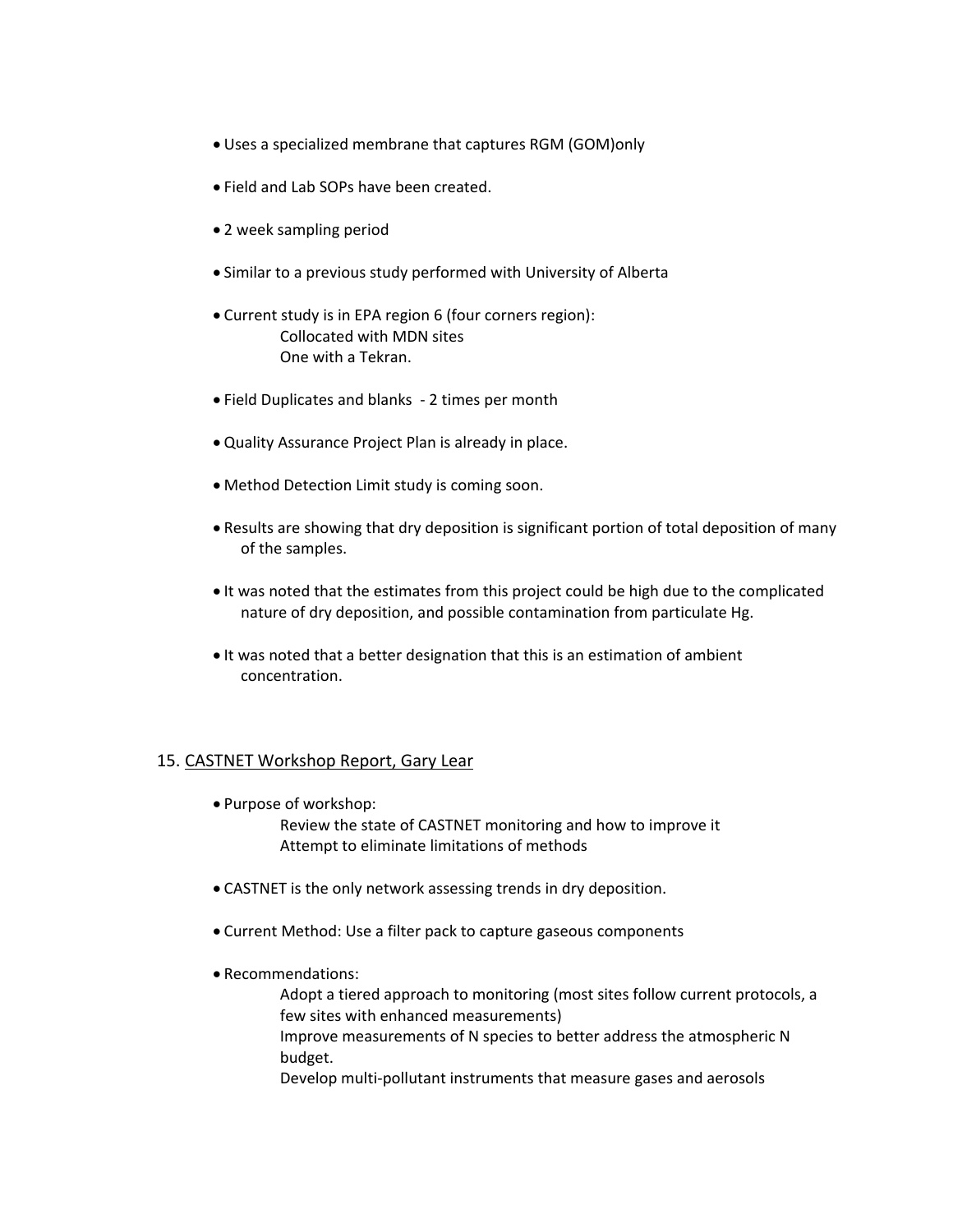Add instrumentation for direct dry deposition measurement for verifying the CASTNET estimates. Do not add CO measurements or sponsor NCore sites at this time Discontinue meteorological measurements at sites with more than 5 years data Continue meteorological measurements at any site where chemical concentrations are measured continuously (hourly) Replace wind instruments with 3D sonic anemometers to measure turbulence. Reduce the number of sites to around 50‐70 (remove sites in densest area, NE) CASTNET should advocate for increased resources CASTNET should hold regular meetings similar to NADP

- Should NADP bring in CASTNET? Is this a diversion or compliment to NADP?
- It was noted that AMNet has an interest in CASTNET meteorological data when the sites are collocated, and it would be a detriment to AMNet if CASTNET stopped taking the measurements.
- It was noted that the history and original intentions of NADP were to attempt to include dry deposition and the types of measurements that CASTNET makes.
- It was noted that there might be some issues with trying to role another network into the current structure of the NADP committees and meetings.
- It was noted that the states are required to have three rural ozone monitoring sites. CASTNET can help fill the states requirements.

### 16. Status of Subcommittees, Chris Rogers

- $\bullet$  It was questioned whether the current subcommittee structure might be outdated: Emergence of CLAAD NOS and DMAS meeting together a lot lately
- It was noted that there is often presentations in sub-committees that are applicable to everyone.
- A suggestion was to have all presentations in joint, then allow the committees to breakout and discuss afterward.
- It was noted that the schedule being set early is important so that the spaces can be reserved.
- It was asked if people would be open to a three day format
- It was noted that it would be important to make sure that there are sufficient presentations to fill out the agenda.